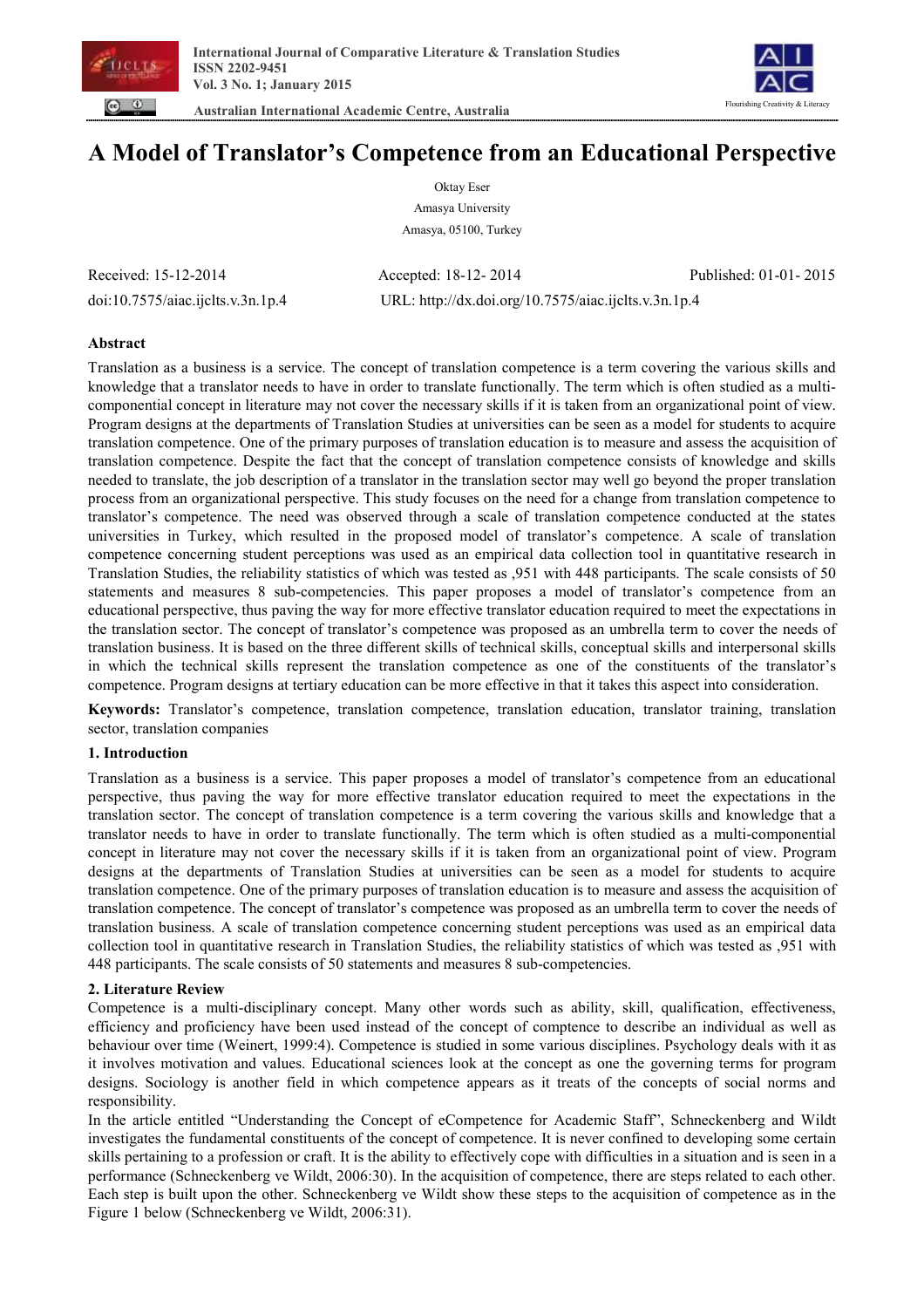#### **IJCLTS 3 (1):4-15, 2015** 5

At the beginning is information. Through networking, it turns into knowledge. It is an ability if knowledge is applied in a given situation. When an ability is mixed with attitude consisting of motivation and values, an action is mentioned. Competence is when an action meets the criteria of adequateness to social norms. Professionalisation is the last step where competence comes with responsibility.



Figure 1. Steps to the Acquisition of Competence

Source: Schneckenberg ve Wildt, Understanding the Concept of eCompetence for Academic Staff, 2006:31.

Another comprehensive study of the concept of Competence is the DeSeCo (**Definition and Selection of Competencies: Theoratical and Conceptual Foundations**) Project initiated in 1997. It aims to define competence andto determine the basic key-competencies related to the socio-economic environment (DeSeCo, 2001:2). They study it as an action-oriented concept of cognitive and incognitive constituents. It can't be free from an action. It is goaloriented and appears in a situation. Therefore, it is social. Rychen defines competence(Rychen, 2003:3):

> "A competence is defined as the ability to successfully meet complex demands in a particular context through the mobilisation of knowledge, cognitive skills but also practical skills, as well as social and behaviour components such as attitudes, emotions, and values and motivations."

Competence is a determining factor in drawing up program designs in education. In a learner-centered approach, there are some dichotomies standing out: Goal- vs. competence-orientedness, behavourism vs. social constructivism, teaching vs. learning, information vs. situaltion (Jonnaert et. al., 2006:13).

Competence-oriented program designs have been around for the department of Translation and Interpreting at university. Such concepts as knowledge (PACTE, 2000; Bell, 1991; Tirkkonen-Condit, 1992), skills (Harris and Sherwood, 1978; PACTE, 2000), ability (Koller, 1979; Toury, 1984; Bell, 1991), expertise (Kiraly, 2003; Shreve, 2002), and proficiency (Wilss, 1992; Cao, 1996; Malmkjaer, 2008) define the qualities that a translator needs to have in order to translate texts. These qualities fullfil seperate but complementary needs in the translation competence, which is an umbrella term involving them all. Recent research has shown that translation competence has been evolving from partial research to holistic and empirical models. The models of translation competence which study the concept as a multi-componential term often divides into two: Models resulting from the needs of translation education and those of translation sector.

On translation education, there are models of translation competence drawn up by such individual researchers as Neubert (Neubert, 2000:3), Schäffner (Schäffner, 2000:146-148), and Yazıcı (Yazıcı, 2007:139) and research projects like PACTE (Process in theAcquisition of Translation Competence and Evaluation) carried out at UniversitatAutonoma de Barcelona (PACTE, 2003:60) and TransComp at UniversitätGraz (Göpferich, 2009:21). They aim to study and improve the concept of translation competence and competence-based program designs.

As of translation sector, there are two research projects which stand out. EMT (European Master's in Translation) Project is funded by the European Commission (EMT, 2009:3) and the European Quality Standard for Translation services: EN-15038 (CEN, 2006:6-7) Project is a Project in the European Union. These are the type of projects which aim to ensure translation services of quality in order to meet the needs of the translation sector in a multilingual/cultural environment in the European Union. As a project which proposes a model of translation competence, PACTE defines translation competence as:

> "Translation competence is defined as the underlying system of knowledge and skills needed to be able to translate." (PACTE, 2000:100; PACTE, 2003:58; PACTE, 2011:33)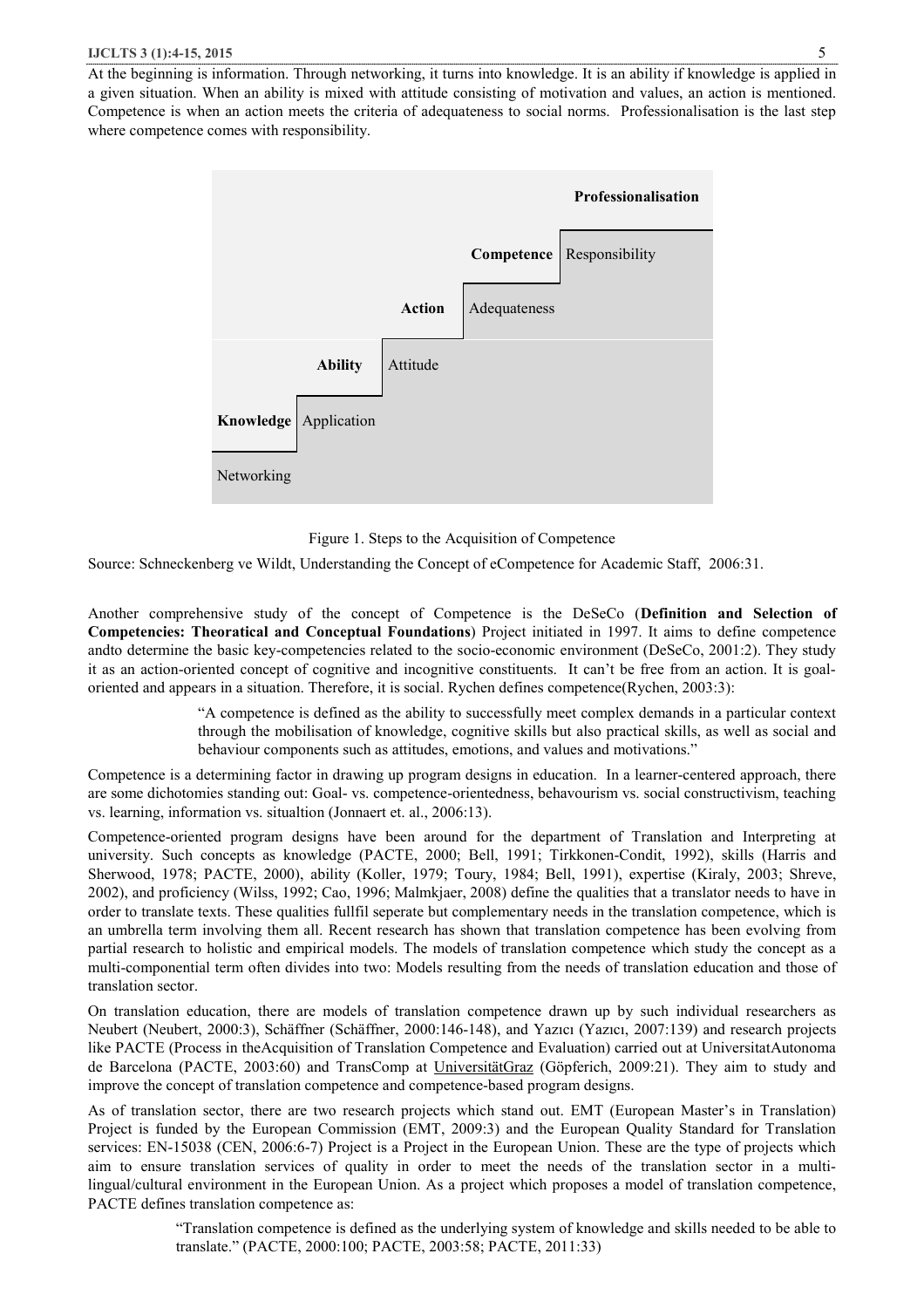The model is made up of a set of sub-competencies that are inter-related and hierarchic, with the strategic subcompetence occupying a dominant position.

- bilingual sub-competence
- extra-linguistic sub-competence
- knowledge about translation sub-competence
- instrumental sub-competence
- strategic sub-competence
- psycho-physiological components

In the model, the **bilingual sub-competence** is made up of pragmatic, socio-linguistic, textual and lexical-grammatical knowledge in each language. The **extra-linguistic sub-competence** is made up of encyclopaedic, thematic and bicultural knowledge. The **knowledge about translation sub-competence** is knowledge of the principles that guide translation (processes, methods and procedures, etc.) and the profession (types of translation briefs, users, etc.). The **instrumental sub-competence** is made up of knowledge related to the use of documentation sources and information technologies applied to translation. The **strategic sub-competence** is the most important, as it is responsible for solving problems and the efficiency of the process. It intervenes by planning the process in relation to the translation project, evaluating the process and partial results obtained, activating the different sub-competencies and compensating for deficiencies, identifying translation problems and applying procedures to solve them. The **psycho-physiological components** are cognitive and behavioural (memory, attention span, perseverance, critical mind, etc.) and psychomotor mechanisms (PACTE, 2005:610). Any bilingual has knowledge of two languages and may have extralinguistic knowledge, we consider that the sub-competencies specific to TC are the **strategic**, the **instrumental** and **knowledge about translation** (PACTE, 2005:611**;** Albir, 2010:57; PACTE, 2011:34). In his work entitled "Assessment of the Concept of Competence in Translation Education", Eser shows these models in a matrix. He points out that there are 14 different sub-competencies which overlap or contradict with each other (Eser, 2013:63-64).

# *2.1. Findings about the Models of Translation Competence*

In the models of translation competence, we have found 14 different kinds of sub-competencies. Drawing on these subcompetencies, we can arrive at some descriptive results as shown below:

- 1- Translation competence is qualitatively different from bilingual competence. It is not just an advanved command of linguistic competence. Bilingual competence is one of the sub-competences that make up translation competence.
- 2- The definition of the sub-competences peculiar to translation competence differentiates translation phenomenon from such adjacent areas as languistics and literature.
- 3- Translation competence is a multi-componential concept and is made up of a system of sub-competencies that are inter-related, hierarchical and that these relationships are subject to variations. Translation competence is the underlying system of knowledge needed to translate.
- 4- Translation competence is a term governing translation didactics. Competence-based program designs are considered to bplay an important part in the acquisition of translation competence.
- 5- Translation competence earns translators a meta-language.
- 6- The models of translation competence embrace holistic and dynamic approach towards translation competence. They take translation phenomenon as a whole and are adjust themselves to meet the needs that arise over time.
- 7- The models of translation competence are empirical and objective.
- 8- Research into translation competence attempts to respond to the needs of translation didactics as well as translation sector.
- 9- The concept of translation competence has been a determining factor in setting translation service standards, which may contribute to the professionalization of translation.
- 10- Behavioural research is observable in drawing up the models of translation competence in that the concept is dismantled into smaller sub-competences which, in turn, make up translation competence.

# **3. Methodology of the Research**

## *3.1 Objectives and Restrictions of the Research*

The main objective of the reseach is to describe the acquisition of the sub-competencies of translation quantitatively and to relate them to the translation business in a way to propose a model of translator's competence from an educational perspective. In consolidating the model, I will also look at such mangerial skills as conceptual skills and interpersonal skills to see if they play a role in the design of the model.

## *3.2 Variables of the Research*

Variables relating to the career expectations as a demographic variable, and the sub-competencies of translation competence were used as in the following.

## **Demographic variables:**

Career expectations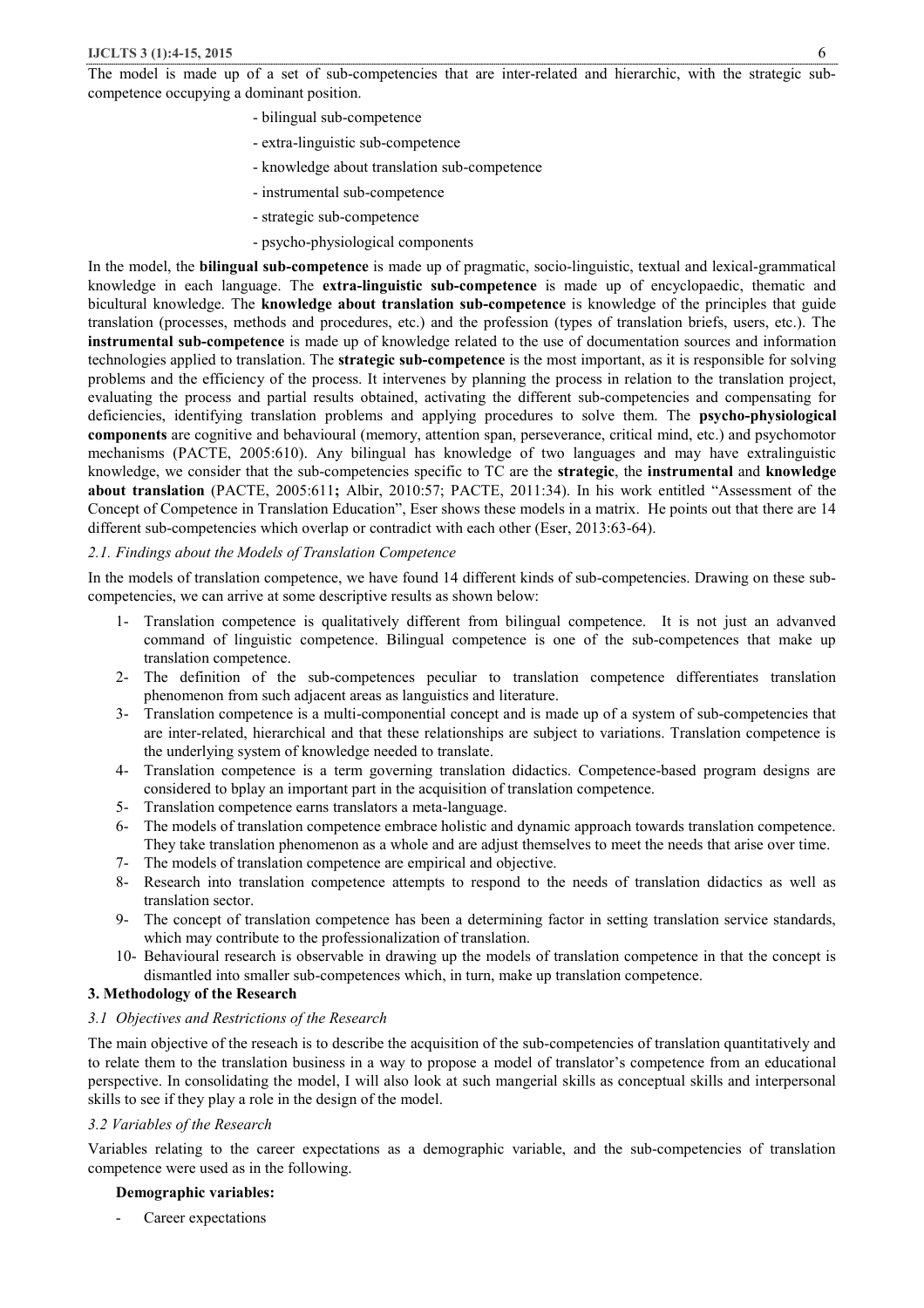# **Variables relating to translation competence:**

- Bi-lingual sub-competence,
- Cultural sub-competence,
- Domain/Thematic sub-competence,
- Textual sub-competence,
- Research and technological sub-competence,
- Strategic sub-competence,
- Knowledge about tranlation sub-competence,
- Translation service provision sub-competence.

# *3.3 Universe and Sampling*

The universe of the research is the final-year students of Translation and Interpreting at state universities in Turkey due to time and money restrictions. Convenience sampling was preferred. Data collection was conducted during the 2011- 2012 academic year. 448 valid questionnaires were returned. The universe of the research was about 750 students from 9 state universities across Turkey. With a gender ratio of 80%-20% (336 female and 112 male participants), 185 questionaires would be sufficient for the research to be valid.

### *3.4 Data Collection Tool and Analysis of the Data*

The questionaire consisted of two parts: Demographic information and sub-competencies of translation. The subcompetencies of translation had 50 statements which fell into 8 categories indicating the sub-competencies mentioned above. The data collected in the research was analysed on the SPSS Statistics 17.0.

## **4. Results**

Below are the results from the scale of translation competence found in Appendix 1 & 2.

|       | Career Expectations<br>I want to | Frequency | Per cent | Cumulative<br>per cent |
|-------|----------------------------------|-----------|----------|------------------------|
|       | be a translator                  | 148       | 33,0     | 33,0                   |
|       | set up a translation business    | 15        | 3,3      | 36,4                   |
|       | be an academician                | 80        | 17,9     | 54,2                   |
| Valid | be an editor                     | 29        | 6.5      | 60,7                   |
|       | work in another sector           | 142       | 31,7     | 92,4                   |
|       | other                            | 34        | 7,6      | 100,0                  |
|       | Total                            | 448       | 100,0    |                        |

|  |  |  | Table 1. Percentage of Students by Career Expectations |  |  |  |  |  |  |
|--|--|--|--------------------------------------------------------|--|--|--|--|--|--|
|--|--|--|--------------------------------------------------------|--|--|--|--|--|--|

The percentage of students by career expectations are as follows: Those who want to be a translator represent 33% of all the participants, 31,7% of whom prefer working in another sector other than translation. 17,9% of them want to be an academician. Those who have other options represent 7,6%. 6,5% of them want to be an editor. Those interested in setting up a translation business account for 3,3% only.

Table 2. Distribution of Means by Translation Sub-competencies

| Translation sub-competencies                 | Means | Standard<br>Deviation |
|----------------------------------------------|-------|-----------------------|
| Bi-lingual sub-competence                    | 3,91  | ,63397                |
| Cultural sub-competence                      | 3,63  | ,63630                |
| Domain/Thematic sub-competence               | 3,64  | .69255                |
| Textual sub-competence                       | 3,84  | ,60685                |
| Research and technological sub-competence    | 3,73  | ,59353                |
| Strategic sub-competence                     | 3,66  | ,62883                |
| Knowledge about translation sub-competence   | 3.47  | .70541                |
| Translation service provision sub-competence | 3,70  | .60162                |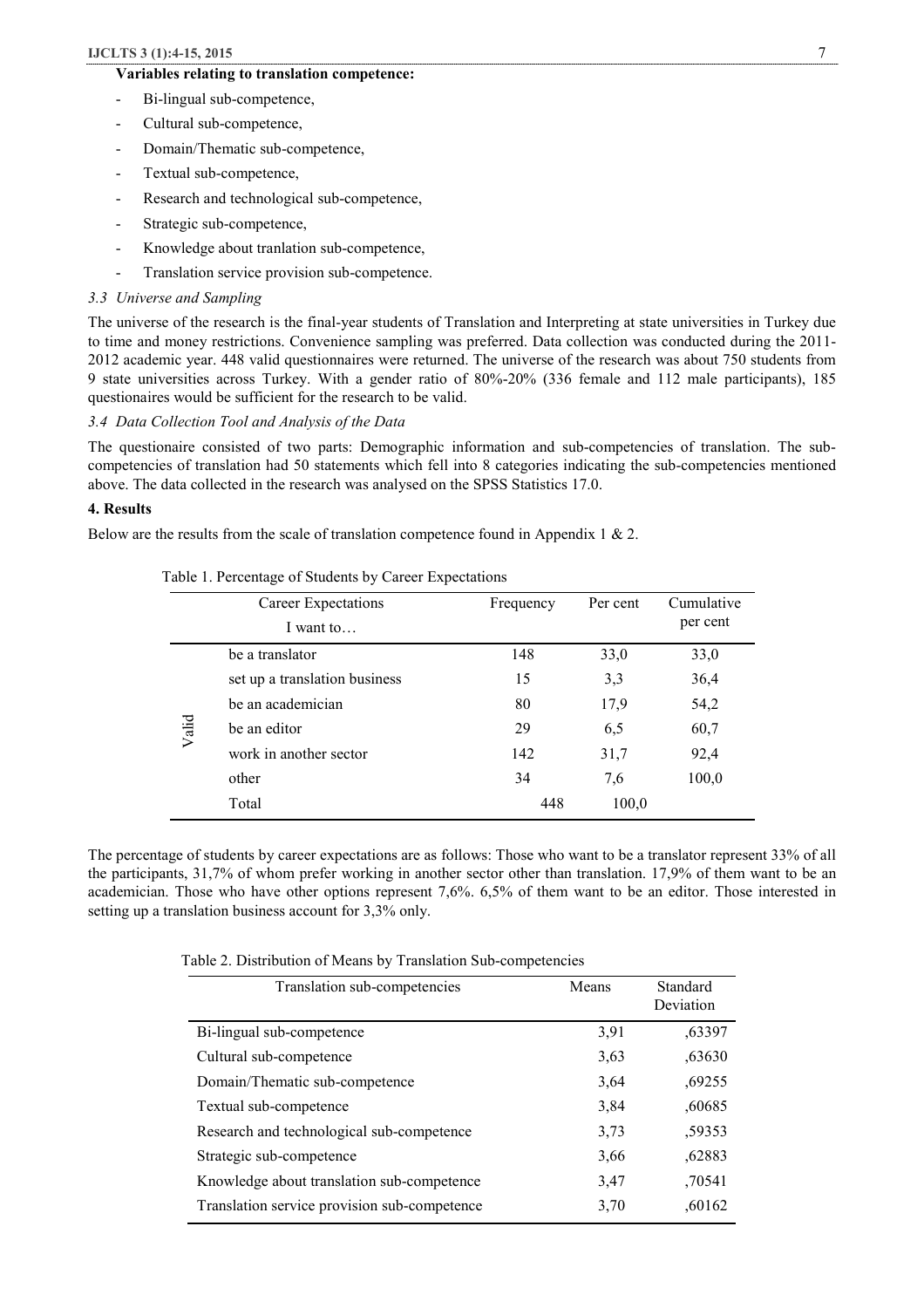#### **IJCLTS 3 (1):4-15, 2015** 8

The distribution of means by translation sub-competencies indicate that bi-lingual sub-competence has the highest value with a percentage of 3,91. The textual sub-competence accounts for 3,84% while research and technological subcompetence account for 3,73%. The translation service provision sub-competence has a percentage of 3,70. Strategic sub-competence is 3,66%. The domain/thematic sub-competence and cultural sub-competence are with 3,64% and 3,63% respectively. The knowledge about translation sub-competence has the lowest percentage with 3,47%.

#### *3.5 Correlation Analysis*

Dependence is any statistical relationship between two random variables or two sets of data. Correlation refers to any of a broad class of statistical relationships involving dependence. It is a term that refers to the strength of a relationship between two variables. The correlation coefficient is a measure of linear association between two variables. Values of the correlation coefficient are always between  $-1$  and  $+1$ . A correlation coefficient of  $+1$  indicates that two variables are perfectly related in a positive linear sense, a correlation coefficient of -1 indicates that two variables are perfectly related in a negative linear sense, and a correlation coefficient of 0 indicates that there is no linear relationship between the two variables. The most widely used type of correlation coefficient is the Pearson r, measuring the degree of correlation. Rank correlation coefficients, such as Spearman's rank correlation coefficient and Kendall's rank correlation coefficient  $(\tau)$  measure the extent to which, as one variable increases, the other variable tends to increase, without requiring that increase to be represented by a linear relationship. To decide whether to reject the null hypothesis that the variables are uncorrelated, we compare the p-values against 0.05. The Kendall rank coefficient is often used as a test statistic in a statistical hypothesis test to establish whether two variables may be regarded as statistically dependent. This test is non-parametric, as it does not rely on any assumptions on the distributions of *X* or *Y* or the distribution of (*X*,*Y*) (Eymen, 2007:87-109).

The scale used to collect data is an ordinal scale. The relationships between two ordinal variables can be measured through Kendall's tau-b test. Here, the relationships between the sub-competencies of translation and the career expectations were measured.

|                    |                               | Bi-lingual sub-competence correlations              |                                                  |
|--------------------|-------------------------------|-----------------------------------------------------|--------------------------------------------------|
| Kendall's<br>tau b | Bi-lingual sub-<br>competence | Correlation<br>Coefficent<br>$Sig. (2-tailed)$<br>N | Career<br>Expectations<br>$-.034$<br>,355<br>448 |

Table 3. Relationship between Bi-lingual Sub-competence and Career Expectations

A p-value of ,355 was found. Even though a correlation coefficient of -,034 indicates that two variables are related in a negative linear sense, the variables are uncorrelated. The null hypothesis is **rejected**.

| Table 4. Relationship between Cultural Sub-competence and Career Expectations |  |  |  |  |
|-------------------------------------------------------------------------------|--|--|--|--|
|-------------------------------------------------------------------------------|--|--|--|--|

|                    |                             | Cultural Sub-competence correlations                |                                                  |
|--------------------|-----------------------------|-----------------------------------------------------|--------------------------------------------------|
| Kendall's<br>tau b | Cultural Sub-<br>competence | Correlation<br>Coefficent<br>$Sig. (2-tailed)$<br>N | Career<br>Expectations<br>$-.100$<br>,007<br>446 |

A p-value of ,007 was found. A correlation coefficient of -,100 indicates that two variables are related in a negative linear sense and the null hypothesis is **accepted**.

Table 5. Relationship between Domain/Thematic Sub-competence and Career Expectations

| Domain/Thematic Sub-competence correlations |                 |                 |              |  |  |
|---------------------------------------------|-----------------|-----------------|--------------|--|--|
|                                             |                 |                 | Career       |  |  |
|                                             |                 |                 | Expectations |  |  |
| Kendall's                                   | Domain/Thematic | Correlation     | $-.118$      |  |  |
| tau b                                       | Sub-competence  | Coefficent      |              |  |  |
|                                             |                 | Sig. (2-tailed) | ,002         |  |  |
|                                             |                 | N               | 444          |  |  |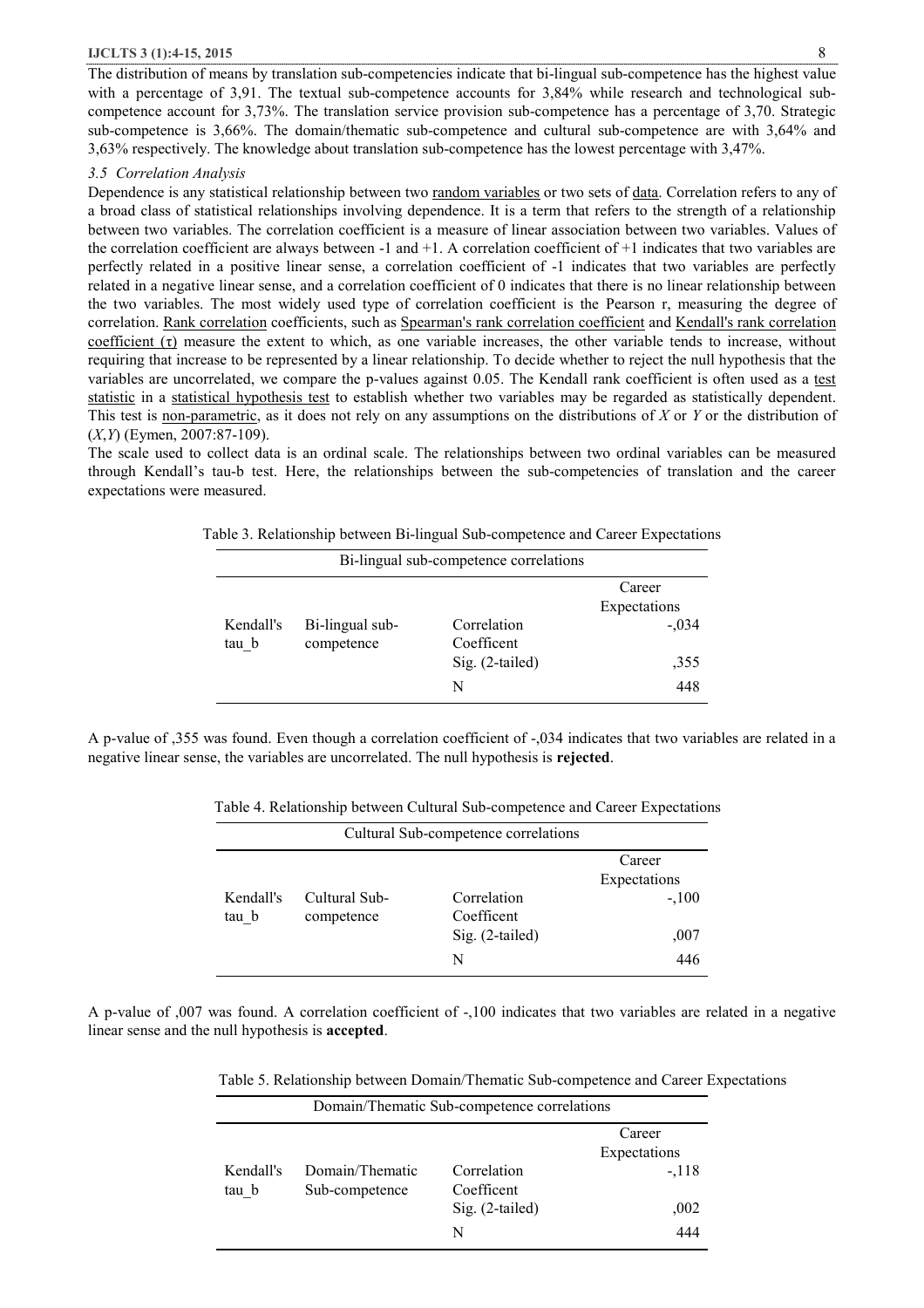A p-value of ,002 was found. A correlation coefficient of -,118 indicates that two variables are related in a negative linear sense and the null hypothesis is **accepted**.

|                    |                            | Textual Sub-competence correlations |                        |
|--------------------|----------------------------|-------------------------------------|------------------------|
|                    |                            |                                     | Career<br>Expectations |
| Kendall's<br>tau b | Textual Sub-<br>competence | Correlation<br>Coefficent           | $-.118$                |
|                    |                            | Sig. (2-tailed)                     | ,001                   |
|                    |                            | N                                   | 446                    |

Table 6**.** Relationship between Textual Sub-competence and Career Expectations

A p-value of ,001 was found. A correlation coefficient of -,118 indicates that two variables are related in a negative linear sense and the null hypothesis is **accepted**.

Table 7. Relationship between Research and Technological Sub-competence and Career Expectations

| Research and Technological Sub-competence correlations |                                    |                           |                        |  |  |
|--------------------------------------------------------|------------------------------------|---------------------------|------------------------|--|--|
|                                                        |                                    |                           | Career<br>Expectations |  |  |
| Kendall's<br>tau b                                     | Research and<br>Technological Sub- | Correlation<br>Coefficent | $-.018$                |  |  |
|                                                        | competence                         | $Sig. (2-tailed)$         | ,619                   |  |  |
|                                                        |                                    | N                         | 448                    |  |  |

A p-value of ,619 was found. Even though a correlation coefficient of -,018 indicates that two variables are related in a negative linear sense, the variables are uncorrelated. The null hypothesis is **rejected**.

| Table 8. Relationship between Strategic Sub-competence and Career Expectations |
|--------------------------------------------------------------------------------|
|--------------------------------------------------------------------------------|

|                    |                              |                           | Career<br>Expectations |
|--------------------|------------------------------|---------------------------|------------------------|
| Kendall's<br>tau b | Strategic sub-<br>competence | Correlation<br>Coefficent | $-.094$                |
|                    |                              | $Sig. (2-tailed)$         | ,010                   |
|                    |                              | N                         | 446                    |

A p-value of ,010 was found. A correlation coefficient of -,094 indicates that two variables are related in a negative linear sense and the null hypothesis is **accepted**.

Table 9.Relationship between Knowledge about Translation sub-competence and Career Expectations

| Knowledge about Translation sub-competence correlations |                                     |                           |                        |  |  |
|---------------------------------------------------------|-------------------------------------|---------------------------|------------------------|--|--|
|                                                         |                                     |                           | Career<br>Expectations |  |  |
| Kendall's tau b                                         | Knowledge about<br>Translation sub- | Correlation<br>Coefficent | $-114$                 |  |  |
|                                                         | competence                          | $\text{Sig.}$ (2-tailed)  | ,002                   |  |  |
|                                                         |                                     | N                         | 448                    |  |  |

A p-value of ,002 was found. A correlation coefficient of -,114 indicates that two variables are related in a negative linear sense and the null hypothesis is **accepted**.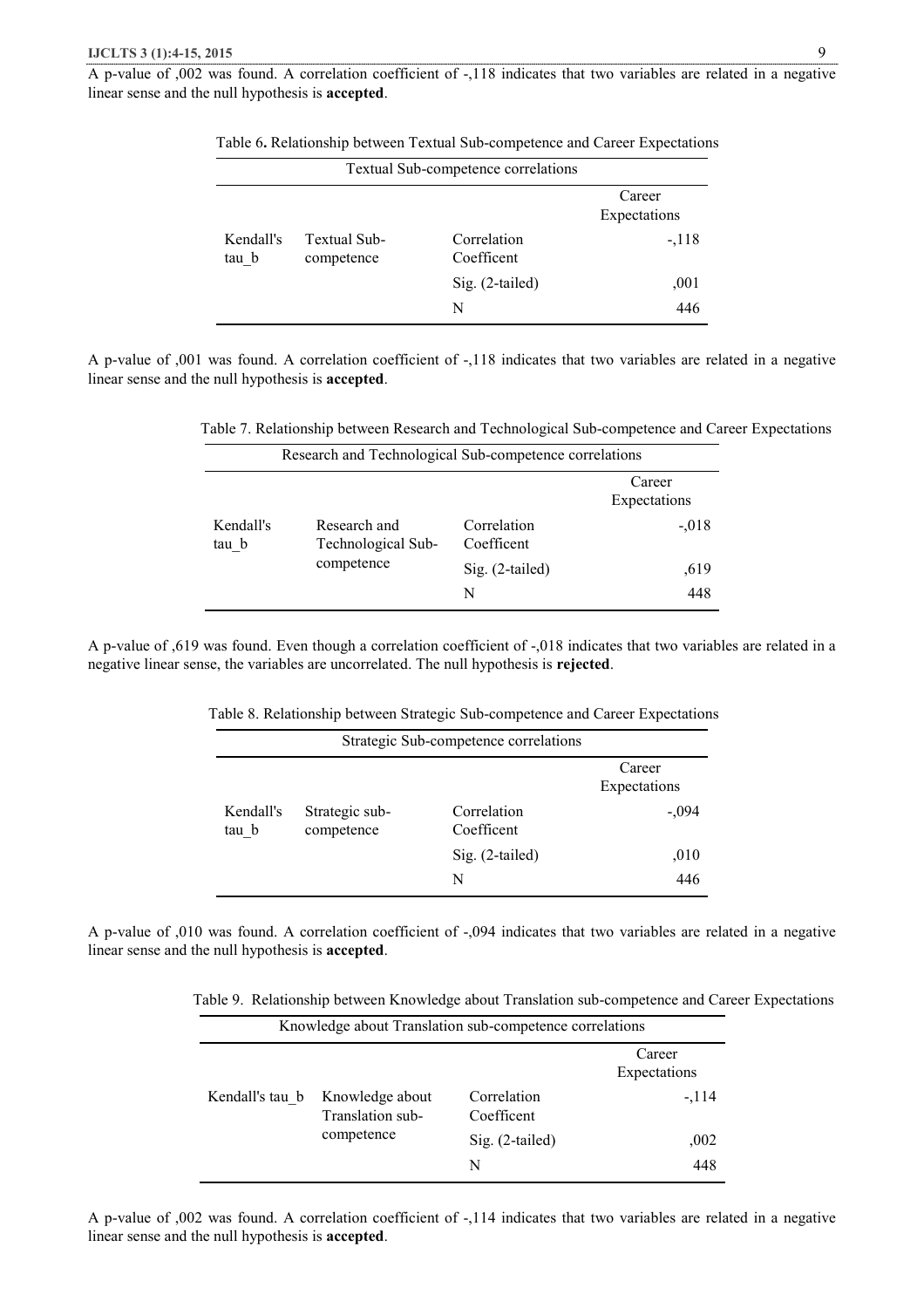|  |  |  | Table 10. Relationship between Translation Service Provision Sub-competence and Career Expectations |
|--|--|--|-----------------------------------------------------------------------------------------------------|
|--|--|--|-----------------------------------------------------------------------------------------------------|

| Translation Service Provision Sub-competence correlations |                                              |                           |                        |  |  |  |
|-----------------------------------------------------------|----------------------------------------------|---------------------------|------------------------|--|--|--|
|                                                           |                                              |                           | Career<br>Expectations |  |  |  |
| Kendall's tau b                                           | <b>Translation Service</b><br>Provision Sub- | Correlation<br>Coefficent | $-.073$                |  |  |  |
|                                                           | competence                                   | $Sig. (2-tailed)$         | ,043                   |  |  |  |
|                                                           |                                              | N                         | 440                    |  |  |  |

A p-value of ,043 was found. A correlation coefficient of -,073 indicates that two variables are related in a negative linear sense and the null hypothesis is **accepted**.

## **5. Discussion & Conclusion**

Of all the sub-competencies, two sub-competencies seem to be uncorrelated. The rest is correlated in a negative linear sense. This indicates that there is a relationship between the career expectations of the participants and their acquisition of translation competence. The relationship seems to be correlated in a negative way. This can be due to the fact that the sub-competencies in these models of translation competence do not cover any sub-competencies relating to the translation business as a market such as setting up a translation company and managing the business. The participants are not very much interested in setting up a translation business that account for 3,3%. Most program designs at the department of translation and interpreting at university are competence-based. Unless courses relating to translation business are incorporated into the program designs, this dimension will remain unsolved. Therefore, there is a need to change the focus from translation competence to translator's competence from an organizational perspective. Kiraly also considers translator's competence to be a priority. He states that a translator is responsible for activities beyond the job description that translation competence requires them to fulfill (Kiraly, 2003:12-13). Bell mentions a concept of Translator Communicative Competence by which he emphasizes the concept of translator's competence (Bell, 1991:42). Bell deals with the knowledge and skills that a translator needs to have in a manner that is socially acceptable. Baker and Maier state that the responsibility of translators and interpreters extends beyond clients to include the wider community to which they belong and they need to develop an awareness of its impact on society (Baker and Maier, 2011:1). We must design programmes for the departments of translation and interpreting at university level in such a way to include the needed sub-competencies thereof. What kind of sub-competencies can we mention? The nature and management of businesses may be helpful.

Translation is a business and it is a service as a market offering in the translation market. It has to be managed in an effective and efficient way. Management is the intergrating force in all organized activity and is applicable to every organization. So, it is universal. It is goal-oriented as it aims to achieve a result. It has a structure because tasks must be identified. It is social since it is a process carried out through people. Management is effective as it gets close to the goal and efficient if it has used less resources. Daft defines management as (Daft, 1997:8):

"Management is the attainment of organizational goals in an effective and efficient way through planning, organizing, leading, and controlling organizational resources."

There are three critical skills in management: technical, human (interpersonal), and conceptual (Katz, 1974). **Technical skills** are the job-specific knowledge and techniques needed to proficiently perform work tasks. **Human (interpersonal) skills** involve the ability to work well with other people both individually and in a group. Because there is an element of dealing with people, these skills are equally important to all levels of management. It is important to know how to communicate, motivate, lead, and inspire enthusiasm and trust. Finally, **conceptual skills** are the skills used to think and to conceptualize about abstract and complex situations. Using these skills, one can see the organization as a whole, understand the relationships among various sub-units, and visualize how the business (or the service as a market offering) fits into its broader environment (Robbins and Coulter, 2012:13-14).

A translation company/project can be considered to be a goal-oriented, structured, and social process. Therefore, such sub-competencies as knowledge of marketing shown in the matrix of translation competence are possible to be placed under the managerial skills.

Translation competence is the technical aspect of the translation business. A model of translator's competence versus translation competence is an umbrella term which must cover all the skills. We need to look at the technical skills of a translator and an interpreter more closely i.e. the core competencies that play a part in order to translate. Then, we can make use of these technical skills as the foundations upon which we can build the concept of translator's competence. Translation competence which we call technical skills mainly draws on the model put forward by the PACTE research group and TransComp research project.

This dimension in the translation phenomenon makes two processes noticeable in the production of the target text: the translation process of a translator and the translation process of a translation company. These two processes are different in that they require different skills and knowledge from each other. The latter covers all activities from the negotiation of the translation project to the production of a target text, and to the customer relations management. The former falls within the scope of the translation process of the translation company. This is where a holistic approach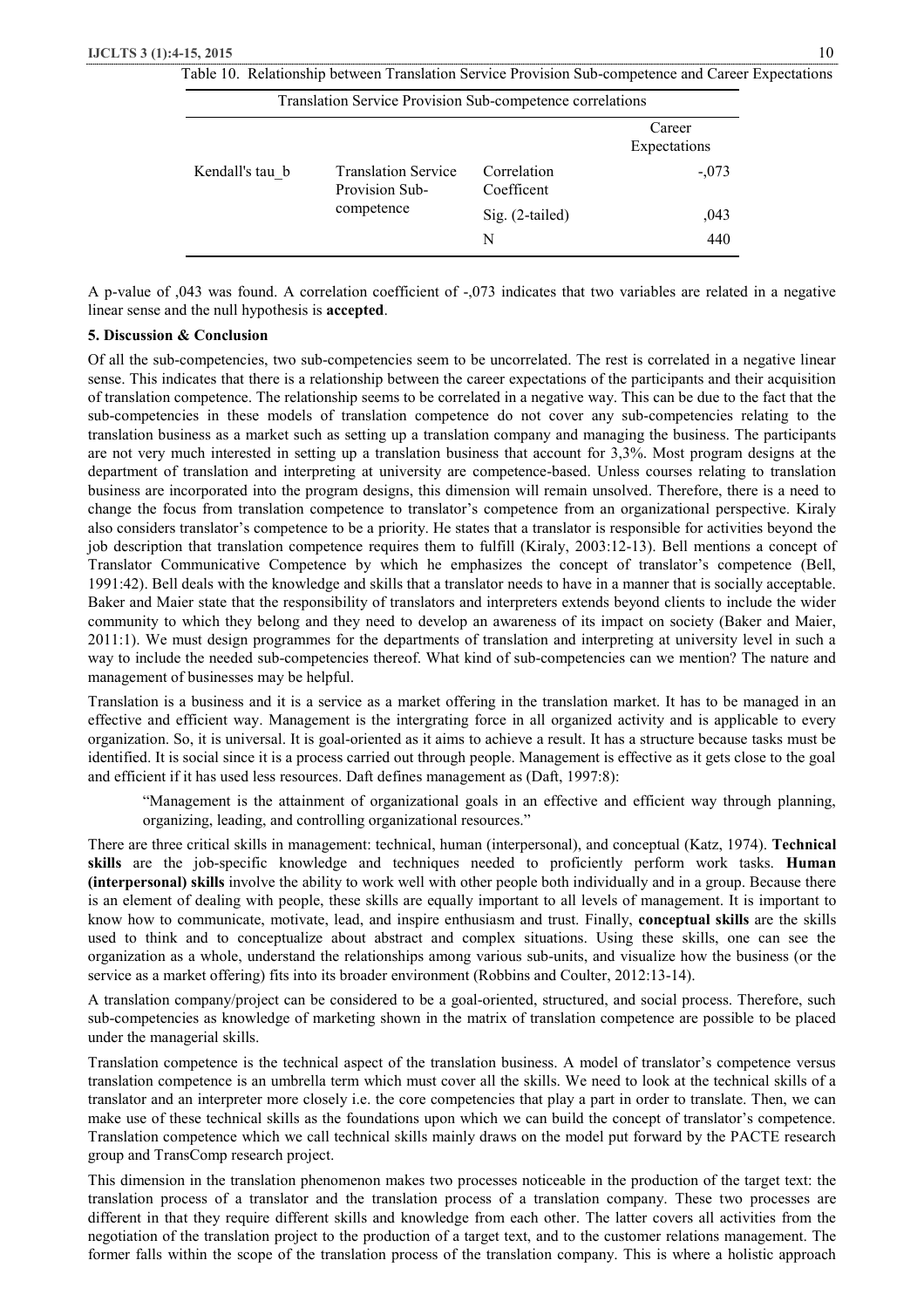#### **IJCLTS 3 (1):4-15, 2015** 11

needs to be embraced. As the job descriptions in a translation company begin to be identified, so a translator's responsibility and their relationship with the other jobs will be much clearer. It will be more effective to make sure that program designs at the department of Translation Studies be improved to include the concept of competence when approached from an organizational viewpoint. In Table 13, a model of translator's competence is proposed.

Translation competence is one of the constituents that the translator's competence is made up of. Conceptual skills and interpersonal skills are the other constituents. These three skills constitute the model of translator's competence. Translation competence makes it possible for a translator to fulfill their job description in a translation company and can be considered as a technical skill.

| Translator's Competence                        |                   |                      |  |  |  |  |
|------------------------------------------------|-------------------|----------------------|--|--|--|--|
| <b>Technical Skills</b>                        | Conceptual Skills | Interpersonal Skills |  |  |  |  |
| Bilingual sub-competence                       | Planning          | Leading              |  |  |  |  |
| Cultural sub-competence                        | Organizing        |                      |  |  |  |  |
| Textual sub-competence                         | Controlling       |                      |  |  |  |  |
| Thematic sub-competence                        |                   |                      |  |  |  |  |
| Strategic sub-competence                       |                   |                      |  |  |  |  |
| Research sub-competence                        |                   |                      |  |  |  |  |
| Knowledge about Translation sub-<br>competence |                   |                      |  |  |  |  |
| Instrumental sub-competence                    |                   |                      |  |  |  |  |

A translator needs to use resources effectively and efficiently through other people in order to attain organizational/project goals. Therefore, they use the functions of management such as planning, organizing, leading and controlling. Of these, conceptual skills consist of planning, organing and controlling. It has to do with the skill to see an organization/a project as a whole made up of constituents and to manage it. Interpersonal skills are the skills to work with other people. Only by using this skill is it possible to understand, communicate with, lead people and resolve conflicts among them. Leading as a management function is categorised in this part (Mirze, 2010:40-45). If the interpersonal sub-competence lacks, but the other sub-competencies exist, success can fail. However, this subcompetence alone can not guarantee success (Hitt et. al., 2009: 41).

Management requires a translator to relate their job description to the translation project, organization, sector and general environment. The organizational environment is the internal environment of the organization and covers the other employees and organizational culture. The sectoral and general environment is the external environment and the sectoral one represents rivals, suppliers and customers while the general environment covers political, economic, technological and legal conditions.

There is a need for a translator to fulfill tasks beyond their own job description, thus leading to a need for a new model of competence, which is translator's competence as depicted above. Professionalization makes it necessary for conceptual and interpersonal skills to constitute the model of translator's competence alongside with technical skills i.e. translation competence. This could also mean a solution to the overlapping and contradiction existing among the subcompetencies in the matrix of translation competence. In addition, curricula at the department of Translation and Interpreting can be designed to include the sub-competencies indicated in the proposed model of translator's competence.

# **References**

Albir, A. H. (2010). Competence, in *Handbook of Translation Studies* ed. by Yves Gambier et. al., Amsterdem/Philadelphia: John Benjamins Publishing Company,2010

Baker, M. and Maier, C. (2011). Ethics in Interpreter & Translator Training: Critical Perspectives. in *The Interpreter and Translator Trainer 5(1), 1-14*

Bell, R. T. (1991). *Translation and Translating: Theory and Practice*. London and New York: Longman

CEN (2006). *EN-15038 Translation Services –Service Requirements*. Brussels

DeSeCo (2001). *Definition and Selection of Competencies:Theoratical and Conceptual Foundations*, Background paper, (çevirimiçi, http://www.oecd.org/education/highereducationandadultlearning/41529556.pdf).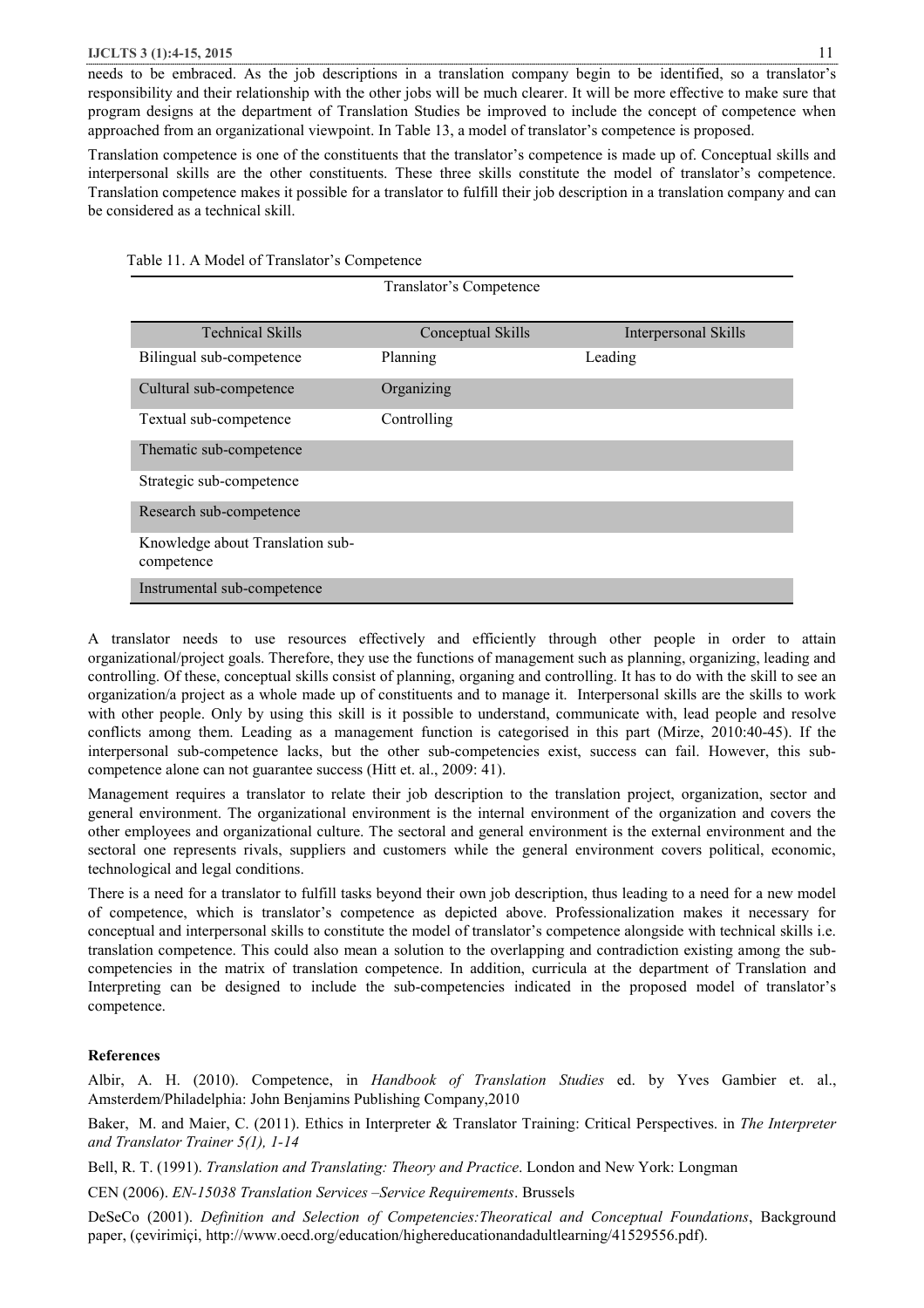EMT expert group (2009). *Competences for Professional Translator, Experts in Multilingual and Multimedia Communication*. Brussels. (Access http://ec.europa.eu/emt, 13 February 2012)

Eser, O. (2013). *Çeviri Eğitiminde Edinç Kavramının Değerlendirilmesi*, PhD, Istnabul University.

Eymen, U. E. (2007). *SPSS 15.0 Veri Analiz Yöntemleri*, İstatistik Merkezi Yayın No: 1, 2007, Retrieved from http://www.istatistikmerkezi.com, 3 November 2012.

Göpferich, S. (2009). Towards a Model of Translation Competence and its Acquisition: The Longitudinal Study of TransComp, *Behind the Mind: Methods, Models, and Results in Translation Process Research*, ed. by Sussanne Göpferich, Arnt Lykke Jakobsen, and Inger M. Mees, Denmark, Samfundslitteratur, s.12-39.

Hitt, M. A., Black, Stewart, J., and Porter, L. W. (2009). *Management*. 2nd. Edition, New Jersey: Pearson Education, Inc.

Jonnaert, P. et. al. (2006). *Revisiting the Concept of Competence as an Organizing principle for Programs of Study:FromCompetence to Competent Action*, Geneva: International Bureau of Education, IBE/UNESCO.

Katz , R. L. (1974). Skills of an Effective Administrator, *Harvard Business Review*, September/ October, pp. 90–102.

Kiraly, D. C. (2003). From Instruction to Collaborative Condruction: A Passing Fad or the Promise of a Paradigm Shift in Translator Education. *Rethinking Translation Pedagogy.* ed. by Brian James Baerand Geoffrey S. Coby, Volume XII, Amsterdam and Philadelphia: John Benjamins Publishing Company, 2003, pp. 3-27.

Mirze, S. K. (2010). *İşletme*. İstanbul: Literatür

Neubert, A. (2000). Competence in Language, in Languages, and in Translation. *Developing Translation Competence.* Ed. by Schäffner, Christina and Adab Beverly, Amsterdam and Philadelphia, John Benjamins, 2000, pp:3-18.

PACTE Group (2000). Acquiring Translation Competence: Hypotheses and Methodological Problems in a Reseach Project. *Investigating Translation*. ed. by A. Beeby, D. Ensinger, M. Presas, Amsterdam, John Benjamins, pp.99-106.

PACTE Group (2003). Building a Translation Competence Model. *Triangulating Translation: Perspectives in Process Oriented Reseach.* ed. by E.Alves, Amsterdam, John Benjamins, s.43-66.

PACTE Group (2005). Investigating Translation Competence: Conceptual and Methodological Issues. *Meta*, 50 (2), 609-619.

PACTE Group (2011). Results of the Validation of the PACTE Translation Competence Model: Translation Project and Dynamic Translation Index. *Cognitive Explorations of Translation*, Ed. by Sharon O'brien, London and New York, Continuum International Publishing Group, s.30-53.

Rychen, D. S. (2003). *Investing in Competencies - but which competencies and for what?A contribution to the ANCLI/AEA Conference on Assessment Challenges for Democratic Society* (Conference paper). Lyon: OECD Project DeSeCo,.

Schäffner, C. (2000). Running before Walking? Designing a Translation Programme at Undergraduate Level. *Developing Translation Competence*. ed. by Schäffner, Christina and Adab Beverly, Amsterdam and Philadelphia, John Benjamins, pp:143-156.

Schneckenberg, D. and Johannes W. (2006). "Understanding the Concept of Ecompetence for Academic Staff", in *The Challenge of eCompetence in Academic Staff Development*, (Eds.) Mac Labhrainn, I., McDonald Legg, C., Schneckenberg, D., Wildt, J., Galway: CELT, (Access http://www.ecompetence.info/uploads/media/ch3.pdf, erişim, 24 Eylül 2012)

Weinert, F. E. (1999). *Concept of Competence*, Munich, Germany:Max Plank Institute for Psychological research Yazıcı, M. (2007). *Yazılı Çeviri Edinci*. İstanbul: MULTILINGUAL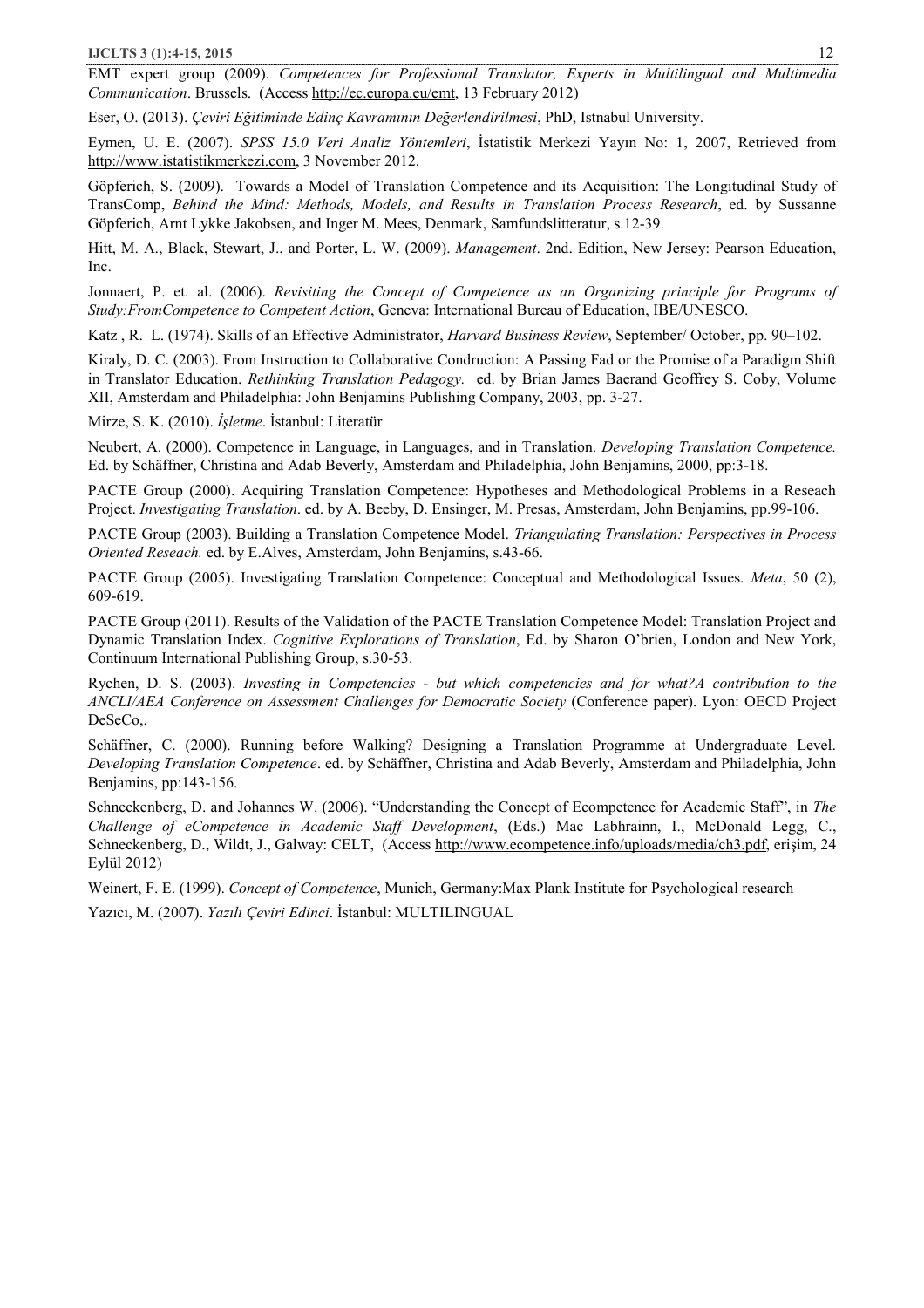|                | IJCLTS 3 (1):4-15, 2015                                                                                                                   |                        |                |                              | 13             |                  |
|----------------|-------------------------------------------------------------------------------------------------------------------------------------------|------------------------|----------------|------------------------------|----------------|------------------|
|                | Appendix 1 – Scale of Translation Competence                                                                                              |                        |                |                              |                |                  |
|                | <b>Scale of</b><br><b>Translation Competence</b>                                                                                          | Definitely<br>Disagree | Disagree       | Neither Agree<br>Nor Disgree | Agree          | Definitely Agree |
| 1              | My mother tongue is at an advanced level.                                                                                                 | $\mathbf{1}$           | $\overline{2}$ | 3                            | 4              | 5                |
| $\overline{2}$ | I can manage a thematic database                                                                                                          | $\mathbf{1}$           | $\overline{2}$ | 3                            | $\overline{4}$ | 5                |
| 3              | I regard myself as a cultural expert as a result of the education I have received.                                                        | 1                      | $\overline{2}$ | 3                            | $\overline{4}$ | 5                |
| $\overline{4}$ | My 1st foreign language is at an advanced level.                                                                                          | $\mathbf{1}$           | $\overline{2}$ | 3                            | $\overline{4}$ | 5                |
| 5              | I can archive documents.                                                                                                                  | $\mathbf{1}$           | $\overline{2}$ | 3                            | $\overline{4}$ | 5                |
| 6              | I can assess the translation-oriented problems of a text.                                                                                 | 1                      | $\overline{2}$ | 3                            | $\overline{4}$ | 5                |
| $\overline{7}$ | My 2nd foreign language is is at an intermediate level.                                                                                   | $\mathbf{1}$           | $\overline{2}$ | 3                            | 4              | 5                |
| 8              | I am aware of the contemporary translation theories.                                                                                      | $\mathbf{1}$           | $\overline{2}$ | 3                            | $\overline{4}$ | 5                |
| 9              | I know how to use translation tools and software effectively.                                                                             | $\mathbf{1}$           | $\overline{2}$ | 3                            | $\overline{4}$ | 5                |
| 10             | I can relate translation criticism to translation theories.                                                                               | $\mathbf{1}$           | $\overline{2}$ | 3                            | $\overline{4}$ | 5                |
| 11             | I can relate translation decisions to a given macro-strategy.                                                                             | 1                      | $\overline{2}$ | 3                            | $\overline{4}$ | 5                |
| 12             | I know how to justify my translation choices and decisions.                                                                               | $\mathbf{1}$           | $\overline{2}$ | 3                            | $\overline{4}$ | 5                |
| 13             | Translation theories play an important role in setting up translation strategies.                                                         | $\mathbf{1}$           | $\overline{2}$ | 3                            | $\overline{4}$ | 5                |
| 14             | Translation theories make me feel self-confident.                                                                                         | $\mathbf{1}$           | $\overline{2}$ | 3                            | $\overline{4}$ | 5                |
| 15             | I can use the translation theories appropriate to the translation project.                                                                | 1                      | $\overline{2}$ | 3                            | 4              | 5                |
| 16             | I can put translation priorities in a hierarchical order of sub competencies.                                                             | $\mathbf{1}$           | $\overline{2}$ | 3                            | $\overline{4}$ | 5                |
| 17             | I know how to clarify the requirements and purposes of the translation stakeholders.                                                      | $\mathbf{1}$           | $\overline{2}$ | 3                            | 4              | 5                |
| 18             | I can plan a translation project.                                                                                                         | $\mathbf{1}$           | $\overline{2}$ | 3                            | $\overline{4}$ | 5                |
| 19             | I can manage a translation project.                                                                                                       | $\mathbf{1}$           | $\overline{2}$ | 3                            | $\overline{4}$ | 5                |
| 20             | I can detect translation problems and find solutions.                                                                                     | 1                      | 2              | 3                            | $\overline{4}$ | 5                |
| 21             | I make use of translation theories in spotting tranlation problems and sorting them out.                                                  | 1                      | $\overline{2}$ | 3                            | 4              | 5                |
| 22             | I know the possibilities and limits of technology in solving translation problems.                                                        | $\mathbf 1$            | $\overline{c}$ | $\overline{\mathbf{3}}$      | $\overline{4}$ | 5                |
| 23             | I can set up a functional translation strategy.                                                                                           | $\mathbf{1}$           | $\overline{2}$ | 3                            | 4              | 5                |
| 24             | I know how to search for appropriate information about th thematic aspects of a text during the<br>translation process.                   |                        | $\overline{2}$ | 3                            | $\overline{4}$ | 5                |
| 25             | I can use the languages in order to translate functionally.                                                                               | $\mathbf{1}$           | $\overline{2}$ | 3                            | $\overline{4}$ | 5                |
| 26             | I can relate the sub-competencies of translation to each other.                                                                           | 1                      | $\overline{2}$ | 3                            | $\overline{4}$ | 5                |
| 27             | I can develop a macro-strategy in translation.                                                                                            | $\mathbf{1}$           | $\overline{2}$ | 3                            | $\overline{4}$ | 5                |
| 28             | I am aware of the social dimension of translation.                                                                                        | 1                      | $\overline{2}$ | 3                            | $\overline{4}$ | 5                |
| 29             | I know about the translation quality standards like EN-15038.                                                                             | $\mathbf{1}$           | $\overline{2}$ | 3                            | 4              | 5                |
| 30             | I can produce a functional target text appropriate to the target audience.                                                                | $\mathbf{1}$           | $\overline{2}$ | 3                            | $\overline{4}$ | 5                |
| 31             | I can translate in one of the specialist fields like law, economics or medicine.                                                          | $\mathbf{1}$           | $\overline{2}$ | 3                            | 4              | 5                |
| 32             | My bi-lingual competence covers the source and target cultures.                                                                           | 1                      | $\overline{2}$ | 3                            | $\overline{4}$ | 5                |
| 33             | My intercultural competence has an influence on my translation strategies and decisions.                                                  | $\mathbf{1}$           | 2              | 3                            | 4              | 5                |
| 34             | I can identify necessary information and documents to understand the source text and produce<br>the target text.                          | 1                      | 2              | 3                            | $\overline{4}$ | 5                |
| 35             | I can recognize the macro-structure and the meaning of a text in the source language and the<br>target language.                          | 1                      | 2              | 3                            | $\overline{4}$ | 5                |
| 36             | I know how to draft rapidly and well.                                                                                                     | $\mathbf{1}$           | $\overline{2}$ | 3                            | $\overline{4}$ | 5                |
| 37             | I can identify values and references proper to the cultures.                                                                              | $\mathbf{1}$           | 2              | 3                            | $\overline{4}$ | 5                |
| 38             | I know how to recognise function and meaning about the social, economical and political<br>history of the source and the target cultures. | 1                      | 2              | 3                            | $\overline{4}$ | 5                |
| 39             | I can set up a translation strategy appropriate to the text-types and functions.                                                          | $\mathbf{1}$           | $\overline{2}$ | 3                            | 4              | 5                |
| 40             | I know about the text-types including specialist texts in the source and the target language.                                             | 1                      | $\overline{2}$ | 3                            | $\overline{4}$ | 5                |
| 41             | I can assess myself.                                                                                                                      | 1                      | $\overline{2}$ | 3                            | $\overline{4}$ | 5                |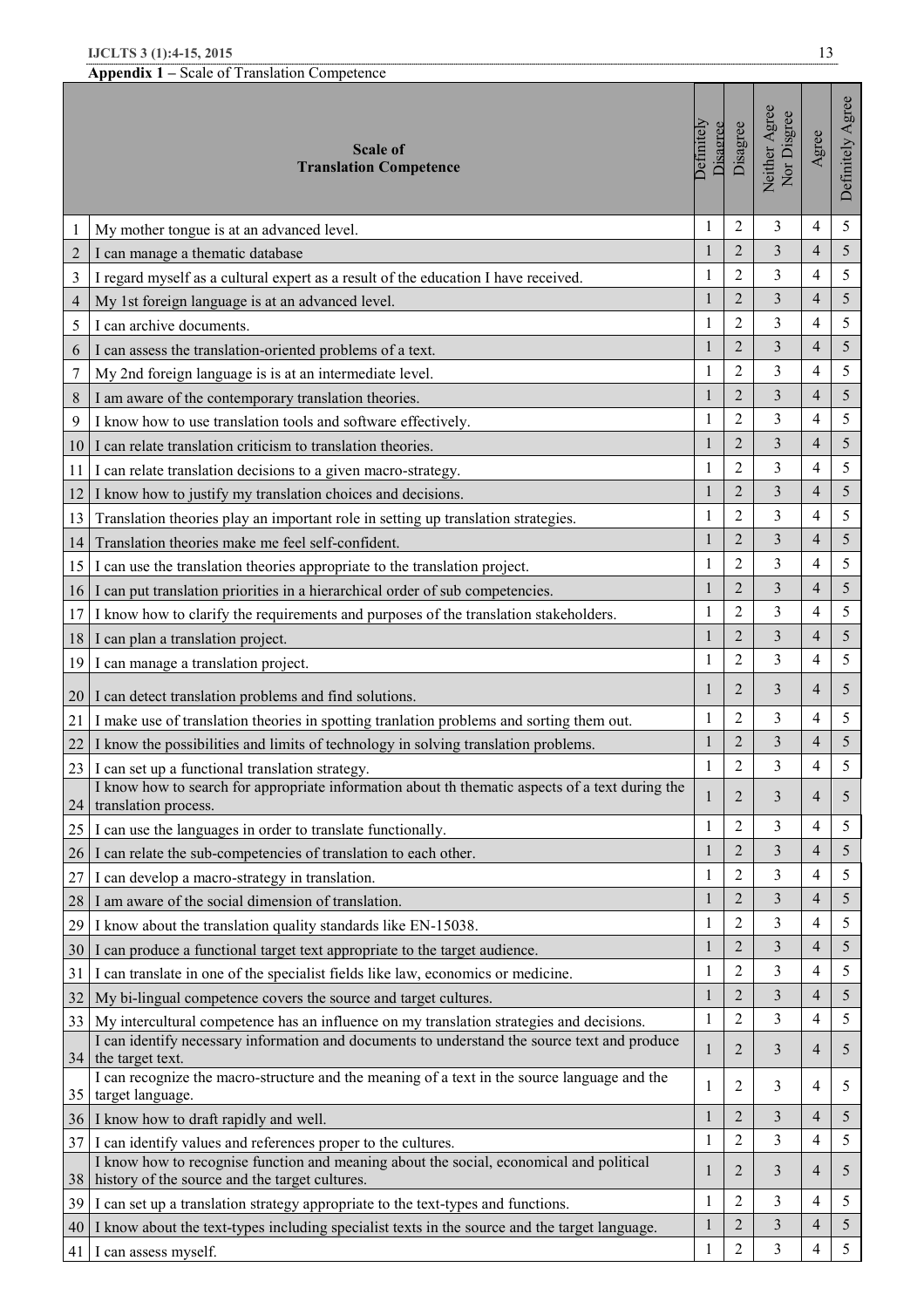| IJCLTS 3 (1):4-15, 2015 |                                                                                    |  |   | 14 |  |
|-------------------------|------------------------------------------------------------------------------------|--|---|----|--|
|                         | 42 I know how to negotiate with the client.                                        |  | 3 | 4  |  |
|                         | 43 I know how to offer a translation appropriate to the client's request.          |  |   | 4  |  |
|                         | 44 I know how to follow market requirements and job profiles.                      |  |   | 4  |  |
|                         | 45 I know how to proofread and revise a translation.                               |  |   | 4  |  |
|                         | 46 I know how to specify and calculate the services offered and their added value. |  |   | 4  |  |
|                         | 47 I know how to work in a team.                                                   |  | 3 | 4  |  |
|                         | 48 I can use the meta-language.                                                    |  |   |    |  |
| 49                      | I can manage a database.                                                           |  | 3 | 4  |  |
|                         | 50 I know how to plan and manage one's time, stress, work and budget.              |  |   | 4  |  |

# **Appendix 2 –** Reference to the Scale of Translation Competence

Т ┰

п

т

a pro п

Г

| <b>Scale of</b><br><b>Translation Competence</b><br>(for Referential Purposes) |                                                                                                                                           | Disagree<br><b>Definitel</b> | Disagree       | Neither Agree<br>Nor Disgree | Agree                   | Definitely Agree |
|--------------------------------------------------------------------------------|-------------------------------------------------------------------------------------------------------------------------------------------|------------------------------|----------------|------------------------------|-------------------------|------------------|
|                                                                                | <b>Bi-lingual sub-competence</b>                                                                                                          |                              | $\overline{2}$ | 3                            | $\overline{\mathbf{4}}$ | $\overline{5}$   |
| 1                                                                              | My mother tongue is at an advanced level.                                                                                                 |                              |                |                              |                         |                  |
| $\sqrt{2}$                                                                     | My 1st foreign language is at an advanced level.                                                                                          |                              |                |                              |                         |                  |
| $\mathfrak{Z}$                                                                 | My 2nd foreign language is is at an intermediate level.                                                                                   |                              |                |                              |                         |                  |
| $\overline{4}$                                                                 | I can use the languages in order to translate functionally.                                                                               |                              |                |                              |                         |                  |
| 5                                                                              | My bi-lingual competence covers the source and target cultures.                                                                           |                              |                |                              |                         |                  |
|                                                                                | <b>Cultural sub-competence</b>                                                                                                            | 1                            | $\overline{2}$ | $\overline{\mathbf{3}}$      | $\boldsymbol{4}$        | $\overline{5}$   |
| 6                                                                              | I know how to recognise function and meaning about the social, economical and political history<br>of the source and the target cultures. |                              |                |                              |                         |                  |
| 7                                                                              | I can identify values and references proper to the cultures.                                                                              |                              |                |                              |                         |                  |
| $\,8\,$                                                                        | My intercultural competence has an influence on my translation strategies and decisions.                                                  |                              |                |                              |                         |                  |
| 9                                                                              | I regard myself as a cultural expert as a result of the education I have received.                                                        |                              |                |                              |                         |                  |
|                                                                                | <b>Domain/Thematic sub-competence</b>                                                                                                     |                              | $\overline{2}$ | 3                            | $\boldsymbol{4}$        | $\overline{5}$   |
| 10                                                                             | I can translate in one of the specialist fields like law, economics or medicine.                                                          |                              |                |                              |                         |                  |
| 11                                                                             | I know how to search for appropriate information about th thematic aspects of a text during the<br>translation process.                   |                              |                |                              |                         |                  |
| 12                                                                             | I can manage a thematic database.                                                                                                         |                              |                |                              |                         |                  |
|                                                                                | <b>Textual sub-competence</b>                                                                                                             |                              | $\overline{2}$ | 3                            | $\overline{\mathbf{4}}$ | $5\overline{)}$  |
| 13                                                                             | I can produce a functional target text appropriate to the target audience.                                                                |                              |                |                              |                         |                  |
| 14                                                                             | I know about the text-types including specialist texts in the source and the target language.                                             |                              |                |                              |                         |                  |
| 15                                                                             | I can set up a translation strategy appropriate to the text-types and functions.                                                          |                              |                |                              |                         |                  |
| 16                                                                             | I can recognize the macro-structure and the meaning of a text in the source language and the target<br>language.                          |                              |                |                              |                         |                  |
| 17                                                                             | I can assess the translation-oriented problems of a text.                                                                                 |                              |                |                              |                         |                  |
|                                                                                | 18 I know how to draft rapidly and well.                                                                                                  |                              |                |                              |                         |                  |
| <b>Research and technological sub-competence</b>                               |                                                                                                                                           | 1                            | $\overline{2}$ | 3                            | 4                       | 5                |
| 19                                                                             | can identify necessary information and documents to understand the source text and produce the<br>target text.                            |                              |                |                              |                         |                  |
| 20                                                                             | I know how to use translation tools and software effectively.                                                                             |                              |                |                              |                         |                  |
| 21                                                                             | I can archive documents.                                                                                                                  |                              |                |                              |                         |                  |
| 22                                                                             | I can manage a database.                                                                                                                  |                              |                |                              |                         |                  |
| 23                                                                             | I know the possibilities and limits of technology in solving translation problems.                                                        |                              |                |                              |                         |                  |
|                                                                                | Strategic sub-competence                                                                                                                  | 1                            | $\overline{2}$ | $\mathbf{3}$                 | $\overline{\mathbf{4}}$ | $\overline{5}$   |
| 24                                                                             | I can set up a functional translation strategy.                                                                                           |                              |                |                              |                         |                  |